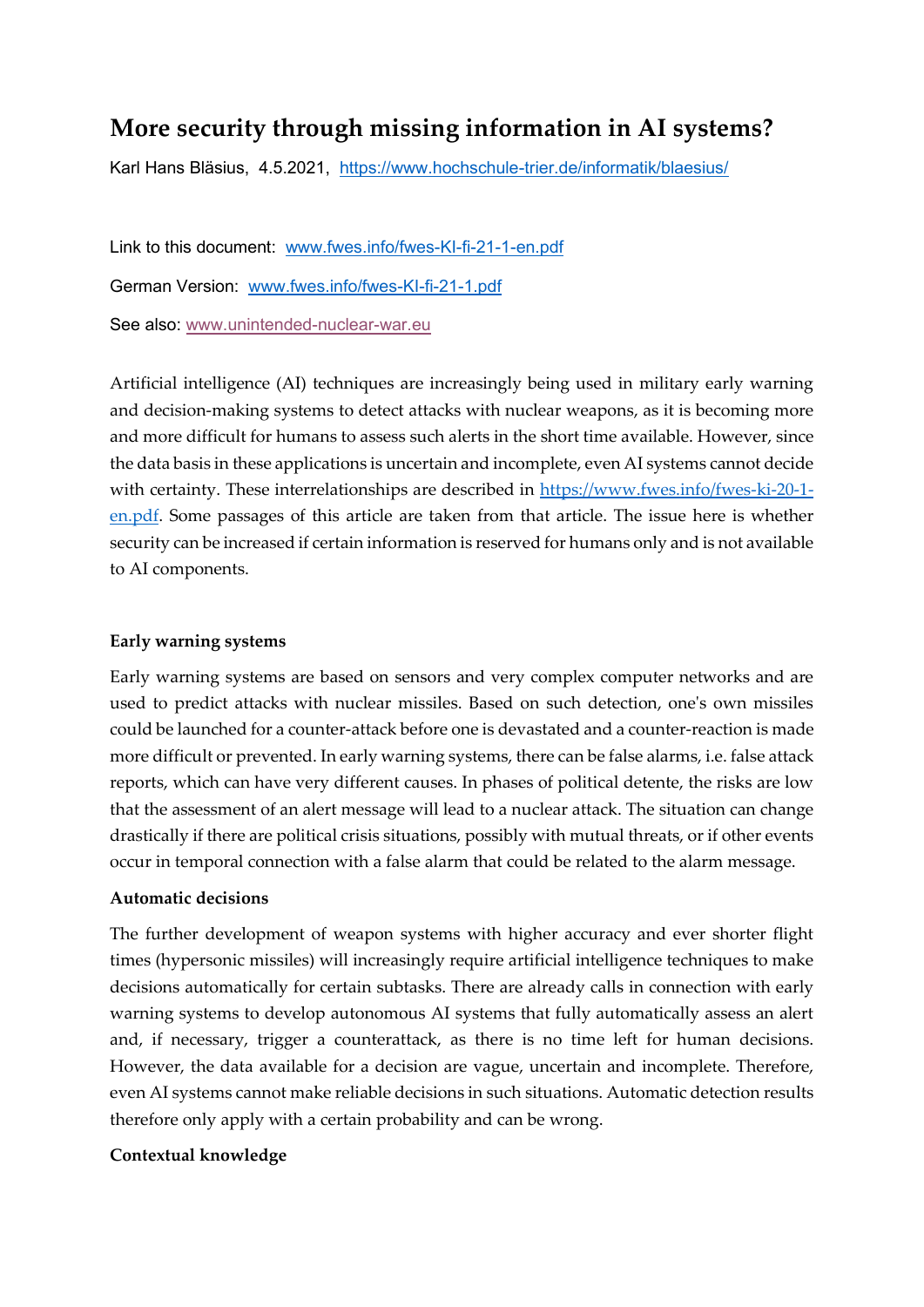Due to the uncertain data basis, people also base their decisions on contextual knowledge about the political situation and the assessment of the opponent. If, due to the limited time available to assess alerts, decisions are to be made largely automatically, contextual knowledge about the global political situation would also have to be included here. However, such knowledge is also highly vague, uncertain and incomplete.

The assessment of the global political situation is the subject of a project called "Preview", which the Bundeswehr launched in March 2018 with the aim of predicting crises and wars on the basis of artificial intelligence methods. To this end, large amounts of data are to be analysed automatically. Internet sources as well as military and economic databases and also intelligence information will be evaluated. The type of data used covers a wide spectrum, including trade data, market prices, demographic developments, crime rates, opinions in social networks or data on political violence. Other countries (e.g. Sweden, USA) also have such AI-based systems for predicting crises and wars.

Even though such projects as the Preview project can be useful for the early detection of potential crises, e.g. in Africa, and there is currently no evidence of a connection with early warning systems for the detection of nuclear attacks, such a connection may occur at some point: If an early warning system reports a missile attack and this situation is assessed over several alert levels in the corresponding crisis meetings, it is quite possible that commission members also have access to such a system for war prediction. If this AI system predicts war in such a situation, this can have a significant influence on the assessment of the alert by the commission members.

## **Decision proposals**

A professional assessment by humans of the decisions made by an AI-based system is practically impossible in the short time available. This is already true because automatic recognition is often based on hundreds of features. The AI systems usually cannot provide simple comprehensible justifications and even if recognition features are output by an AI system, they could not be verified in the time available. Humans are therefore usually left to believe only what an AI system provides. The increasing prevalence of AI systems in our everyday world also promotes trust in the decision-making competence of technical systems and it is to be expected that certain decision proposals or situation assessments will automatically be evaluated by humans as facts that are difficult to ignore.

## **Quote from a novel**

In the novel Qualityland 2.0 by Marc Uwe Kling, there is the following dialogue on page 206 in connection with the triggering of World War 3 by an AI system:

Henryk ponders. "Do you think the Third World War could have been prevented if a human being had been involved in the decision-making chain that triggered it?"

"Depends on the human," says Peter, "Besides ... if you make decisions with the help of an A.I., on the basis of data that the A.I. shows you, so if you only see the world that the